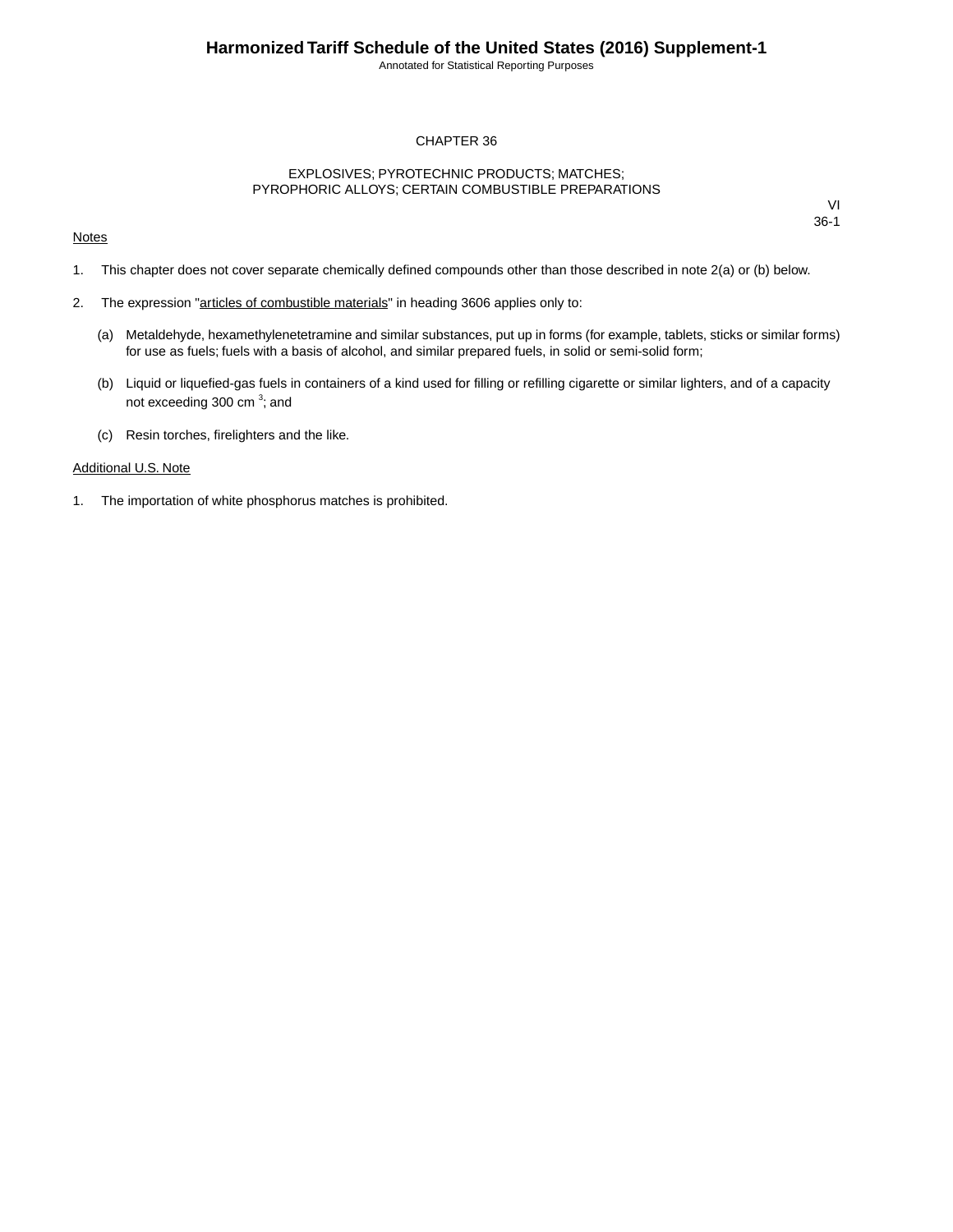## **Harmonized Tariff Schedule of the United States (2016) Supplement-1**

Annotated for Statistical Reporting Purposes

| Heading/                 | Stat.       |                                                                                           | Unit           |               | Rates of Duty                                                                         |                                         |
|--------------------------|-------------|-------------------------------------------------------------------------------------------|----------------|---------------|---------------------------------------------------------------------------------------|-----------------------------------------|
| Subheading               | Suf-<br>fix | <b>Article Description</b>                                                                | of<br>Quantity | General       | $\mathbf{1}$<br>Special                                                               | 2                                       |
| 3601.00.00               |             |                                                                                           |                | 6.5%          | Free (A, AU, BH,<br>CA, CL, CO, D, E,<br>IL, JO, KR, MA,<br>MX, OM, P, PA,<br>PE, SG) | 60%                                     |
| 3602.00.00               | 30<br>60    | Dynamite and other high explosives, put up in cartridges,                                 |                | <b>I</b> Free |                                                                                       | Free                                    |
| 3603.00                  |             | Safety fuses; detonating fuses; percussion or detonating caps;                            |                |               |                                                                                       |                                         |
| 3603.00.30               |             | igniters; electric detonators:                                                            |                |               | Free (A, AU, BH,<br>CA, CL, CO, D, E,<br>IL, JO, KR, MA,<br>MX, OM, P, PA,<br>PE, SG) | 8.3%                                    |
|                          | 10          |                                                                                           | m              |               |                                                                                       |                                         |
|                          | 20          |                                                                                           | m              |               |                                                                                       |                                         |
| 3603.00.60 00            |             |                                                                                           |                |               | Free (A, AU, BH,<br>CA, CL, CO, D, E,<br>IL, JO, KR, MA,<br>MX, OM, P, PA,<br>PE, SG) | 30%                                     |
| 3603.00.90               |             |                                                                                           |                |               | Free (A, AU, BH,<br>CA, CL, CO, D, E,<br>IL, JO, KR, MA,<br>MX, OM, P, PA,<br>PE, SG) | 0.3%                                    |
|                          | 10          |                                                                                           |                |               |                                                                                       |                                         |
|                          | 20          |                                                                                           |                |               |                                                                                       |                                         |
| 3604                     | 30          | Fireworks, signaling flares, rain rockets, fog signals and other<br>pyrotechnic articles: |                |               |                                                                                       |                                         |
| 3604.10<br>3604.10.10 00 |             | Fireworks:                                                                                |                |               | Free (A, AU, BH,<br>CA, CL, CO, D, E,<br>IL, JO, KR, MA,<br>MX, OM, P, PA,<br>PE, SG) | 12.5%                                   |
| 3604.10.90               |             |                                                                                           |                | 5.3%          | Free (A, AU, BH,<br>CA, CL, CO, D, E,<br>IL, JO, KR, MA,<br>MX, OM, P, PA,<br>PE, SG) | 12.5%                                   |
|                          | 10<br>50    |                                                                                           |                |               |                                                                                       |                                         |
| 3604.90.00               | 00          |                                                                                           |                | .16.5%        | Free (A, AU, BH,<br>CA, CL, CO, D, E,<br>IL, JO, KR, MA,<br>MX, OM, P, PA,<br>PE, SG) | 40%                                     |
| 3605.00.00               |             | Matches, other than pyrotechnic articles of heading 3604                                  | .              | Free          |                                                                                       | 20¢/gross of<br>immediate<br>containers |
|                          | 30<br>60    |                                                                                           |                |               |                                                                                       |                                         |
|                          |             |                                                                                           |                |               |                                                                                       |                                         |

VI 36-2